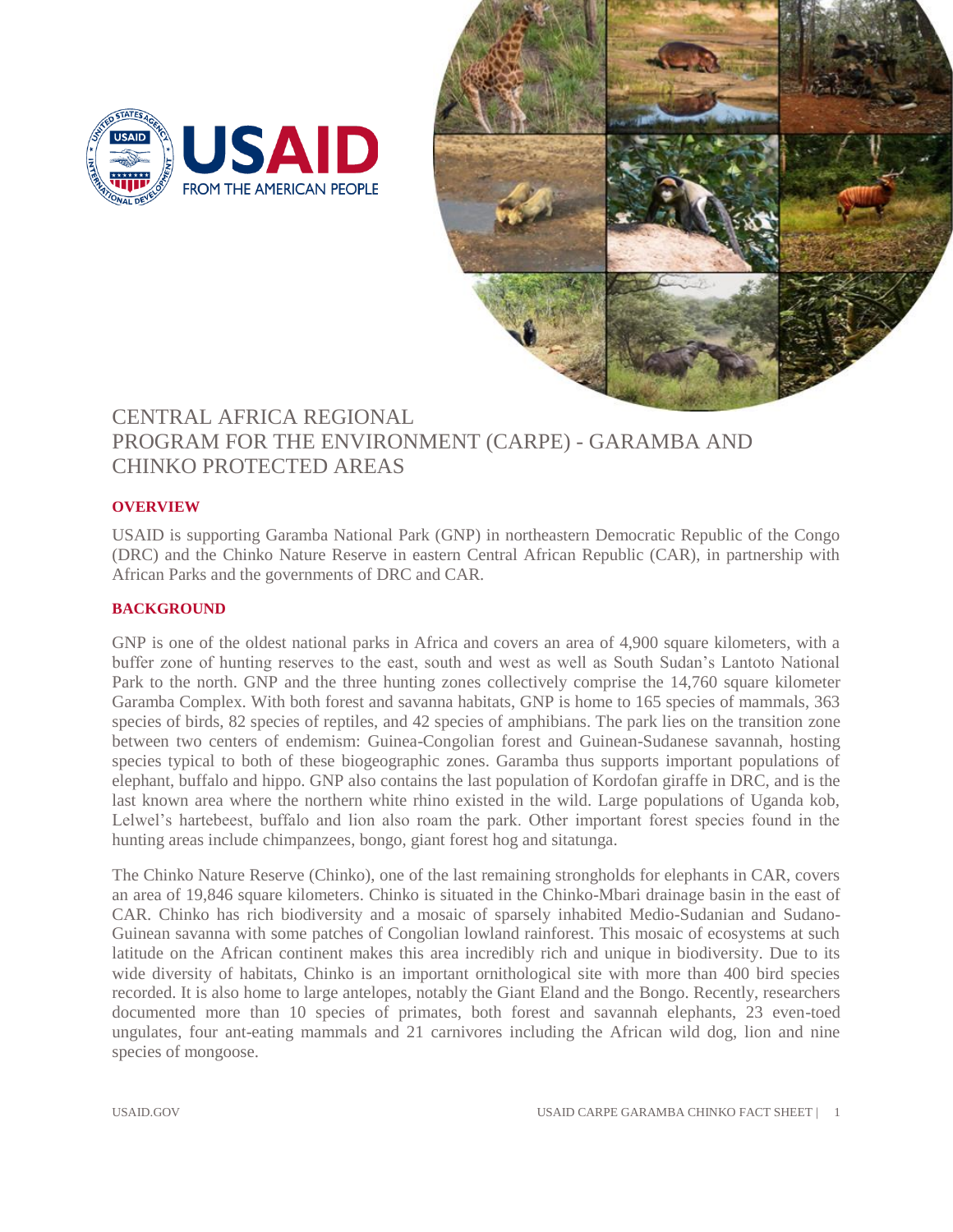Over the past few decades, GNP and Chinko have been challenged with massive increases in poaching pressure on elephants and other species. Armed poachers and rebel groups, including the Lord's Resistance Army, take advantage of the instability generated by conflict and the lack of strong government presence in the area.

In Chinko, armed groups pose a serious threat to wildlife by facilitating or directly engaging in poaching. In addition to the threats caused by professional poaching, wildlife populations have decreased due to bushmeat hunting by local populations and nomadic pastoralists' cattle migrations through conservation areas.

At present, African Parks manages both GNP and Chinko. African Parks will manage GNP for the next 10 years in partnership with DRC's wildlife and protected areas authority, *Institut Congolais pour la Conservation de la Nature* (ICCN), and has managed Chinko since 2014 in partnership with the Central African Republic Ministry of Water, Forests, Hunting & Fishing and has a 50 year agreement. The overall goal of African Parks' role with GNP and Chinko is to achieve sustainable long-term conservation management through a public-private relationship with the local governments.

# **PROGRAM**

The Garamba-Chinko Protected Areas project strengthens biodiversity conservation planning and implementation. By 2021, a higher standard of park management and reduction of threats to wildlife will be achieved in GNP and Chinko project areas, successfully restoring and conserving key wildlife species in each complex, and establishing a foothold for governance, security and stability for surrounding communities as well as the wider DRC-CAR-South Sudan trans-boundary landscape. This will be achieved by; i) improvement of the security of the protected areas, ii) strengthened management capacity for the protected areas and iii) development of partnerships and constituency for conservation.

# **2017 SELECT ACCOMPLISHMENTS**

# **Garamba National Park**

- Total of 40 elephants collared in 2017;
- Three new giraffe calves born;
- Recovery of 58 kg of ivory, 26 kg of giant pangolin scales;
- 41 rangers completed Basic Field Ranger (BFR) training courses; 32 completed specialized Mamba training courses; 101 completed leadership courses and 15 completed tracking training;
- 137 poaching camps were seen and if possible destroyed, 41 arrests made with 13 of them leading to convictions; 32 firearms confiscated;
- The Grand Magasin (large Belgian-built store building) refurbished and once more in use (building) was burnt down by the LRA in 2009); 65 new ranger houses and five managers houses constructed; 50 staff ablution blocks constructed throughout the Station; total of 230 km were graded and 607 km manually maintained using local community teams; 139 km of road opened again since they were last in use over 10 years ago;
- Over 9,000 people treated by Nagero Hospital; 4 mobile clinics conducted, benefitting around 1,700 people.
- 283 people visited Park; two primary schools supported during the year (Nagero and Gangala Na Bodio), and one secondary school (Nagero); teacher's salaries were supplemented and environmental education support given.